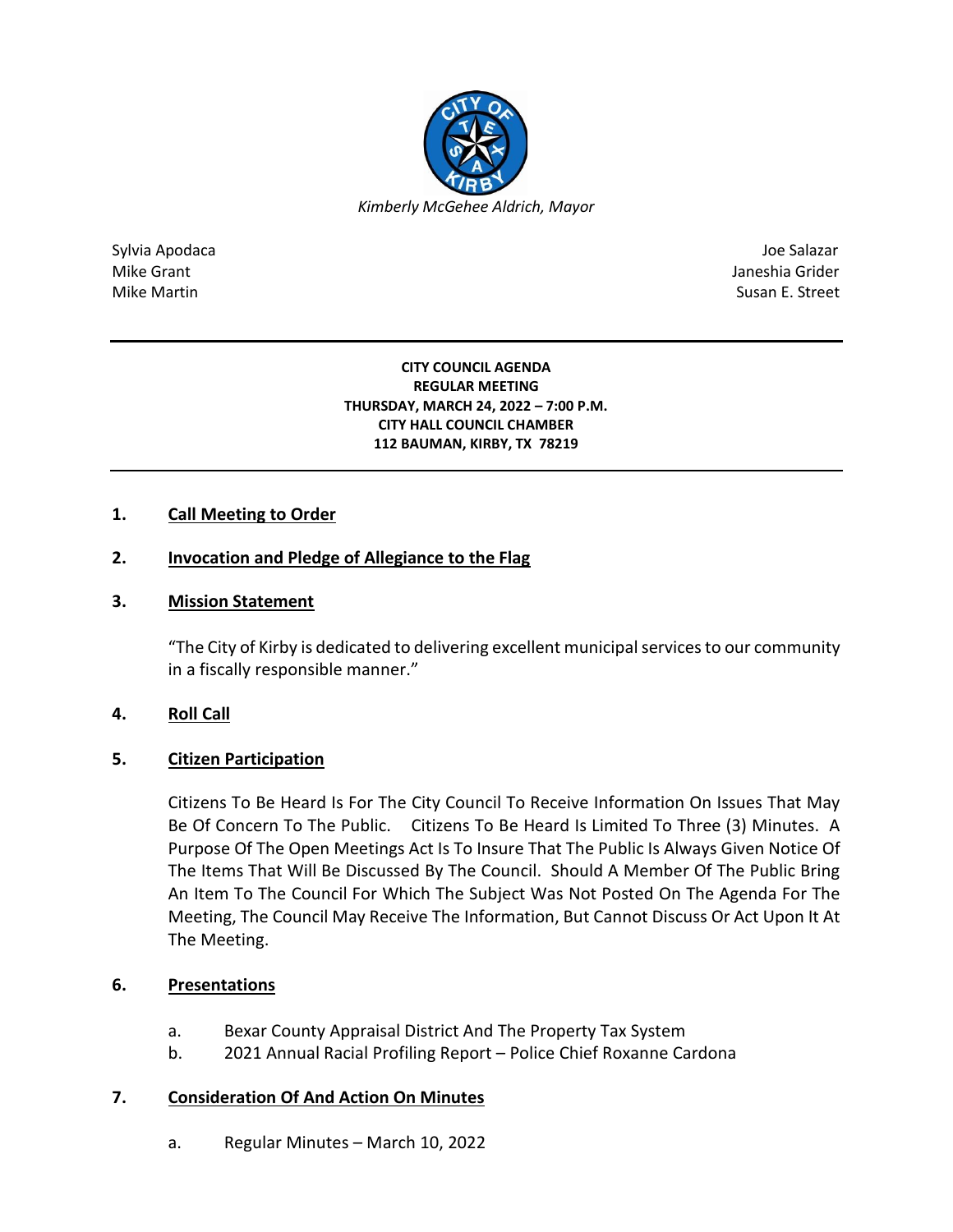# **8. Consent Agenda**

- a. Quarterly Financial Report Period Ending December 31, 2021
- b. Quarterly Investment Report Period Ending December 31, 2021

## **9. General Discussion And Possible Action**

- a. Discussion And Possible Action On City Of Kirby FY 2020-2021 Audit Report Armstrong, Vaughan & Associates.
- b. Discussion And Possible Action On Ordinance No. O-2022-909 Amending The Zoning Ordinance Of The City Of Kirby, Texas, To Grant Specific Use Permit #2022- 028 For Use Of The Property Located At CB 5941A BLK 2 LOT 6, Otherwise Known As 130 Edalyn St., Kirby, TX 78219, Which Is Zoned Commercial, Office And Retail (C-2) District To Be Used As A Single Family Dwelling. This Is The Second Reading.
- c. Discussion And Possible Action On Ordinance No. O-2022-910 Amending The Zoning Ordinance Of The City Of Kirby, Texas, To Grant Specific Use Permit #2022- 029 For Use Of The Property Located At CB 5941 BLK 1 LOT E 45 FT OF S 1/2 OF 5, Otherwise Known As 433 Edalyn, Kirby, TX 78219, Which Is Zoned Commercial, Office And Retail (C-2) District To Be Used As A Single Family Dwelling. This Is The Second Reading.
- d. Discussion And Possible Action On Ordinance No. O-2022-911 An Ordinance Repealing Sections 30.01 – 30.10 Of The Code Of Ordinances Of The City Of Kirby Relating To The City Council And Its Rules Of Procedure And Rules For Citizen Participation At Meetings And Adopting New Sections 30.01 – 30.10 Of The Code Of Ordinances Of The City Of Kirby Relating To The Rules Of Procedure For The City Council And Rules For Citizen Participation At City Council Meetings And Establishing An Effective Date. This Is The First Reading.
- e. Discussion And Possible Action To Accept Alexandra Ebert's Resignation From The Economic Development Committee.
- f. Discussion And Possible Action On Resolution No. R-2022-745 A Resolution Authorizing The City Manager To Submit An Application For Funding From The Program Year (PY) 2022 Allocation Of Bexar County's Community Development Block Grant (CDBG) Program.
- g. Discussion And Possible Action To Approve The Cost Of Additional Work And A New Pump for Well Site #3
- h. Council Liaisons
	- 1. Animal Advisory Committee Mayor Pro-Tem Grant
	- 2. Beautification And Recycle Committee Council Member Grider
	- 3. Building And Standards Commission Council Member Martin